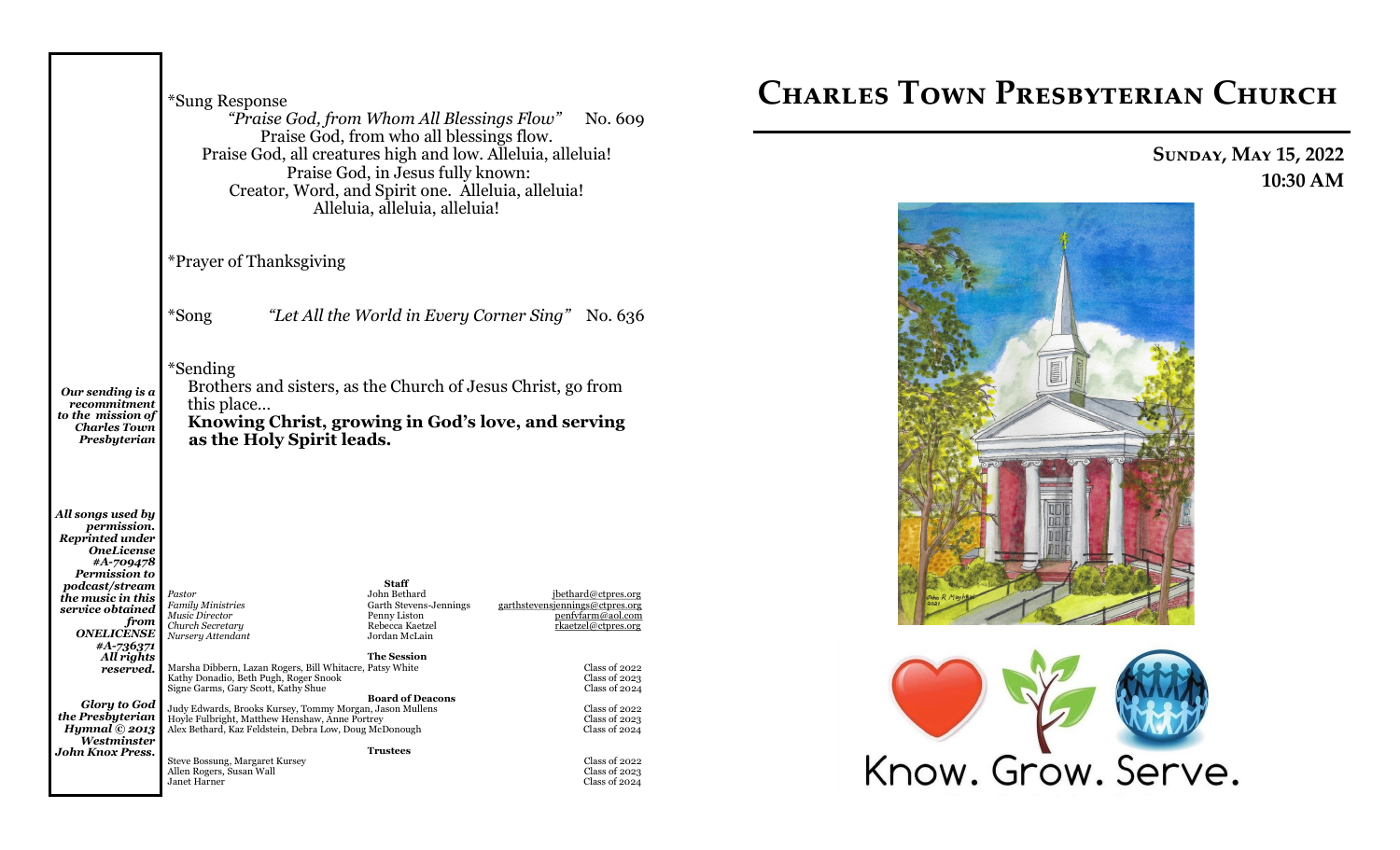|                                                                                                                                             | Please be sure to silence your cell phones                                                                                                                                                                                                                                                                                                              |                               |                                                                                                                                                                                                                                                                                                                                                                                                                           |                                                                                                                                                                                                                               |                   |                                                                                                                                                                                               |
|---------------------------------------------------------------------------------------------------------------------------------------------|---------------------------------------------------------------------------------------------------------------------------------------------------------------------------------------------------------------------------------------------------------------------------------------------------------------------------------------------------------|-------------------------------|---------------------------------------------------------------------------------------------------------------------------------------------------------------------------------------------------------------------------------------------------------------------------------------------------------------------------------------------------------------------------------------------------------------------------|-------------------------------------------------------------------------------------------------------------------------------------------------------------------------------------------------------------------------------|-------------------|-----------------------------------------------------------------------------------------------------------------------------------------------------------------------------------------------|
|                                                                                                                                             | Prelude<br>Call to Worship<br>The Lord is my chosen portion and my cup; you hold my lot.<br>The lines have fallen for me in pleasant places;                                                                                                                                                                                                            | Psalm 16:5-8                  | *Sung Response to Confession                                                                                                                                                                                                                                                                                                                                                                                              | "There Is a Redeemer"<br>There is a Redeemer, Jesus, God's own Son;<br>Precious Lamb of God, Messiah, Holy One.<br>Thank you, O my Father, for giving us your Son,<br>And leaving your Spirit till the work on earth is done. | No. $443$ (vs. 1) | The congrega-<br>tion responds in<br>song because<br><b>God hears our</b><br>prayer.                                                                                                          |
| Songs listed with<br>"No. " are found<br>in the purple<br>hymnal. Songs<br>listed with<br>"LUYH" are<br>found in the light<br>blue songbook | indeed, I have a beautiful inheritance.<br>I bless the Lord who gives me counsel;<br>in the night also my heart instructs me.<br>I have set the Lord always before me;<br>because he is at my right hand, I shall not be shaken.                                                                                                                        |                               | Children's Moment<br><b>Special Music</b>                                                                                                                                                                                                                                                                                                                                                                                 | <b>Garth Stevens-Jennings</b>                                                                                                                                                                                                 |                   |                                                                                                                                                                                               |
| When this<br>symbol $(*)$<br>precedes an<br>element of the<br>service, please<br>rise in body or                                            | "Sing a New Song unto the Lord"<br>*Songs<br>"O for a Thousand Tongues to Sing"<br>"Let's Sing unto the Lord"                                                                                                                                                                                                                                           | No. 276<br>No. 610<br>No. 669 | Prayers of the People and the Lord's Prayer<br>The Lord's Prayer: Our Father who art in heaven, hallowed be thy<br>name. Thy kingdom come, thy will be done, on earth as it is in heaven. Give us<br>this day our daily bread; and forgive us our debts, as we forgive our debtors;<br>and lead us not into temptation, but deliver us from evil. For Thine is the<br>kingdom and the power and the glory, forever. Amen. |                                                                                                                                                                                                                               |                   | Prayer in<br>worship connect<br>us to God and to<br>one another.                                                                                                                              |
| spirit.<br><b>Confessing our</b><br>sins brings us to                                                                                       | Prayer of Confession (in unison)<br>Holy God, you command us to love one another, yet we hold<br>grudges and refuse to work for peace. You command us to<br>care for all of creation, yet we neglect the earth and abuse<br>nature through carelessness. You command us to walk in the<br>ways of Jesus, yet we too often walk our own way. Forgive us, |                               | *Hymn<br>Scripture                                                                                                                                                                                                                                                                                                                                                                                                        | "Rejoice, Ye Pure in Heart!"<br>Psalm 148                                                                                                                                                                                     | No. 804<br>p.623  |                                                                                                                                                                                               |
| a  place of humil-<br>ity, allowing us<br>to hear God<br>more clearly as<br>we worship.                                                     | O God. Guide us as we work toward a new heaven. Lead us to<br>reconciliation and a vision for your beloved community, as<br>we share your love with people everywhere.                                                                                                                                                                                  |                               | Message                                                                                                                                                                                                                                                                                                                                                                                                                   | "All Creation Sings!"                                                                                                                                                                                                         | Pastor John       | Please pass the<br>offering plate to                                                                                                                                                          |
|                                                                                                                                             | <b>Silent Confession</b><br><b>Assurance of Pardon</b><br>Friends, believe the good news of the gospel,<br>In Jesus Christ we are forgiven.                                                                                                                                                                                                             |                               | Sharing of our Gifts and Offerings<br><b>Musical Offering</b>                                                                                                                                                                                                                                                                                                                                                             |                                                                                                                                                                                                                               |                   | your neighbors in<br>your pew.<br>Offering is our<br>response to all<br>that God has<br>given us!<br>The musical<br>offering allows us<br>time to reflect on<br>all that God has<br>given us. |
|                                                                                                                                             |                                                                                                                                                                                                                                                                                                                                                         |                               |                                                                                                                                                                                                                                                                                                                                                                                                                           |                                                                                                                                                                                                                               |                   |                                                                                                                                                                                               |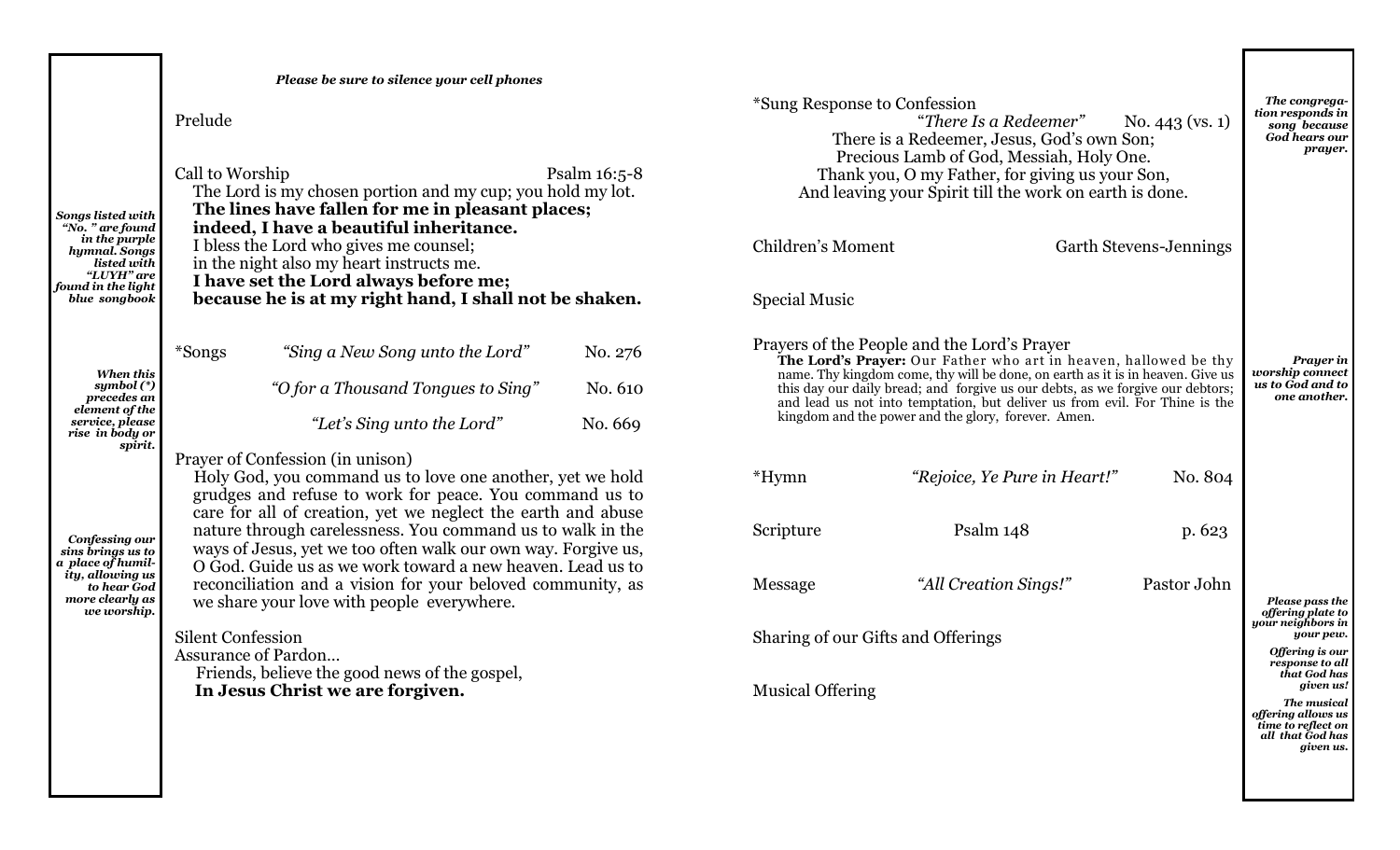**Notes:**

### **Today 's Scripture Readings Psalm 148**

<sup>1</sup> Praise the LORD! Praise the LORD from the heavens; praise him in the heights! <sup>2</sup> Praise him, all his angels; praise him, all his host! <sup>3</sup> Praise him, sun and moon; praise him, all you shining stars! <sup>4</sup>Praise him, you highest heavens, and you waters above the heavens! <sup>5</sup> Let them praise the name of the LORD, for he commanded and they were created. <sup>6</sup> He established them forever and ever; he fixed their bounds, which cannot be passed. 7 Praise the LORD from the earth, you sea monsters and all deeps, <sup>8</sup> fire and hail, snow and frost, stormy wind fulfilling his command! <sup>9</sup>Mountains and all hills, fruit trees and all cedars! <sup>10</sup>Wild animals and all cattle, creeping things and flying birds! <sup>11</sup> Kings of the earth and all peoples, princes and all rulers of the earth! <sup>12</sup> Young men and women alike, old and young together!  $13$  Let them praise the name of the LORD, for his name alone is exalted; his glory is above earth and heaven. <sup>14</sup> He has raised up a horn for his people, praise for all his faithful, for the people of Israel who are close to him. Praise the LORD!